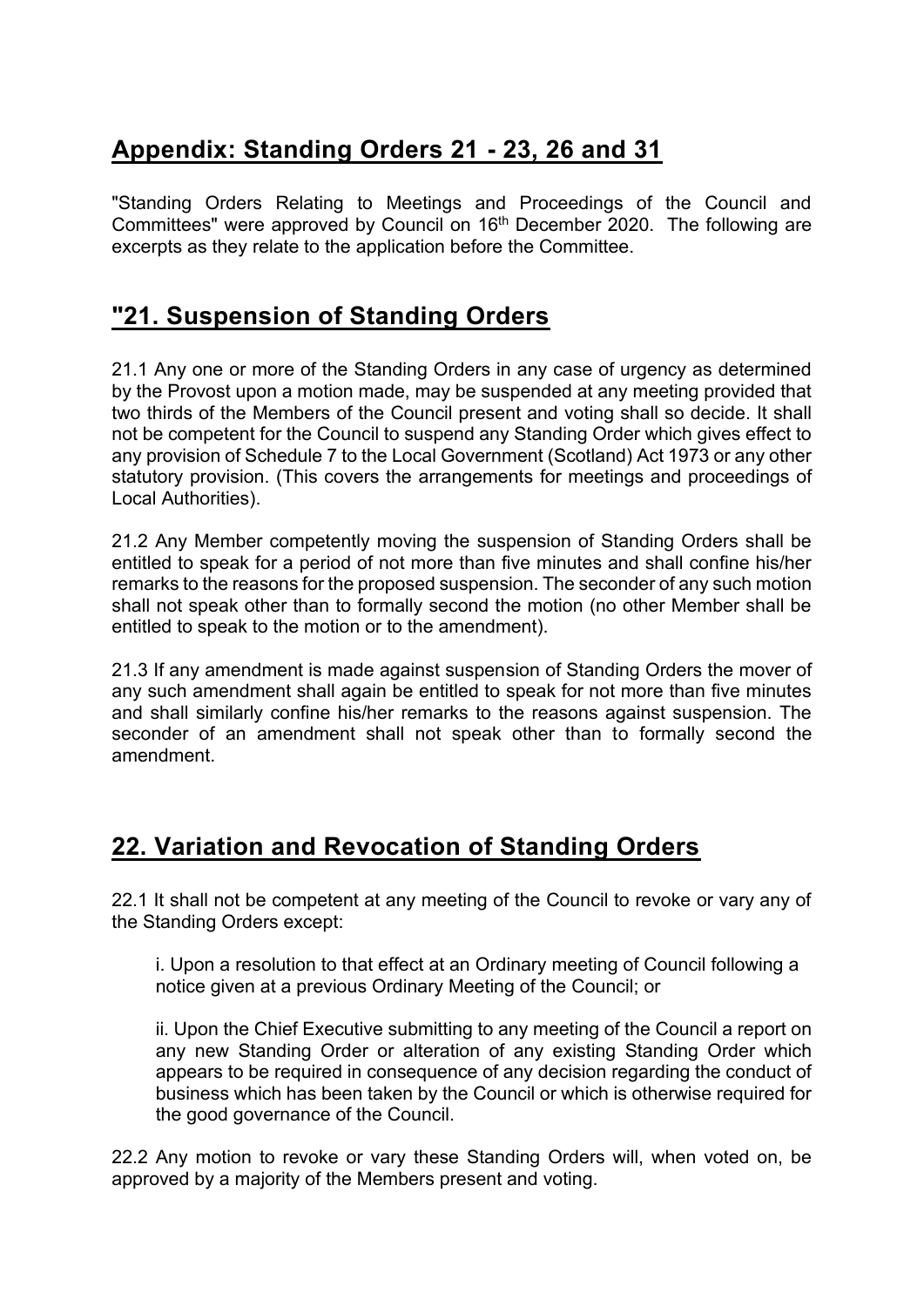22.3 In the case of a pandemic or other public health emergency where Council is unable to meet, and in consultation with the Leader of the Council, and the Leader of all Groups, an Independent Member nominated by the Independent Members, and the Monitoring Officer, and if required to enable effective decision making or otherwise in relation to the emergency, the Chief Executive has power to amend these Standing Orders.

#### **23. Rescinding/Revocation of Previous Decision/Resolution**

23.1 Except where required by statute, no Decision of Council may be reconsidered and no item of business reconsidered which is the same or substantially the same as one previously determined by the Council within six months of the date of the making of the previous decision or determination, except where:

i. Two thirds of the Members for the time being present and voting agree to suspend Standing Orders in accordance with Standing Order 21 above; or

ii. In the opinion of the Solicitor to the Council not doing so would, result in a decision which is likely to give rise to a contravention by the Council of any enactment or rule of law or of any code of practice made by or approved by or under any enactment.

iii. The original Council Decision cannot be implemented due to reasons outwith the control of the Council; or

iv. Where, as a matter of urgency, having regard to the potential loss of life, risk of substantial economic loss to the Council or any third party, (including potential loss or material underutilisation of funds or resources not available at the time of the Decision of Council), it is deemed by the Chief Executive that the matter ought to be reconsidered by the Council.

For the avoidance of doubt this Standing Order does not apply to Questions raised under Standing Order 12. No such Question shall require the suspension of Standing Orders in order to be considered or reconsidered.

This Standing Order does not limit the discretionary power of the Council as planning authority to decline to determine repeat planning applications.

#### **26. Proceedings of Committees and Sub-Committees**

26.1 The business of Committees or Sub-Committees will be conducted as follows:-